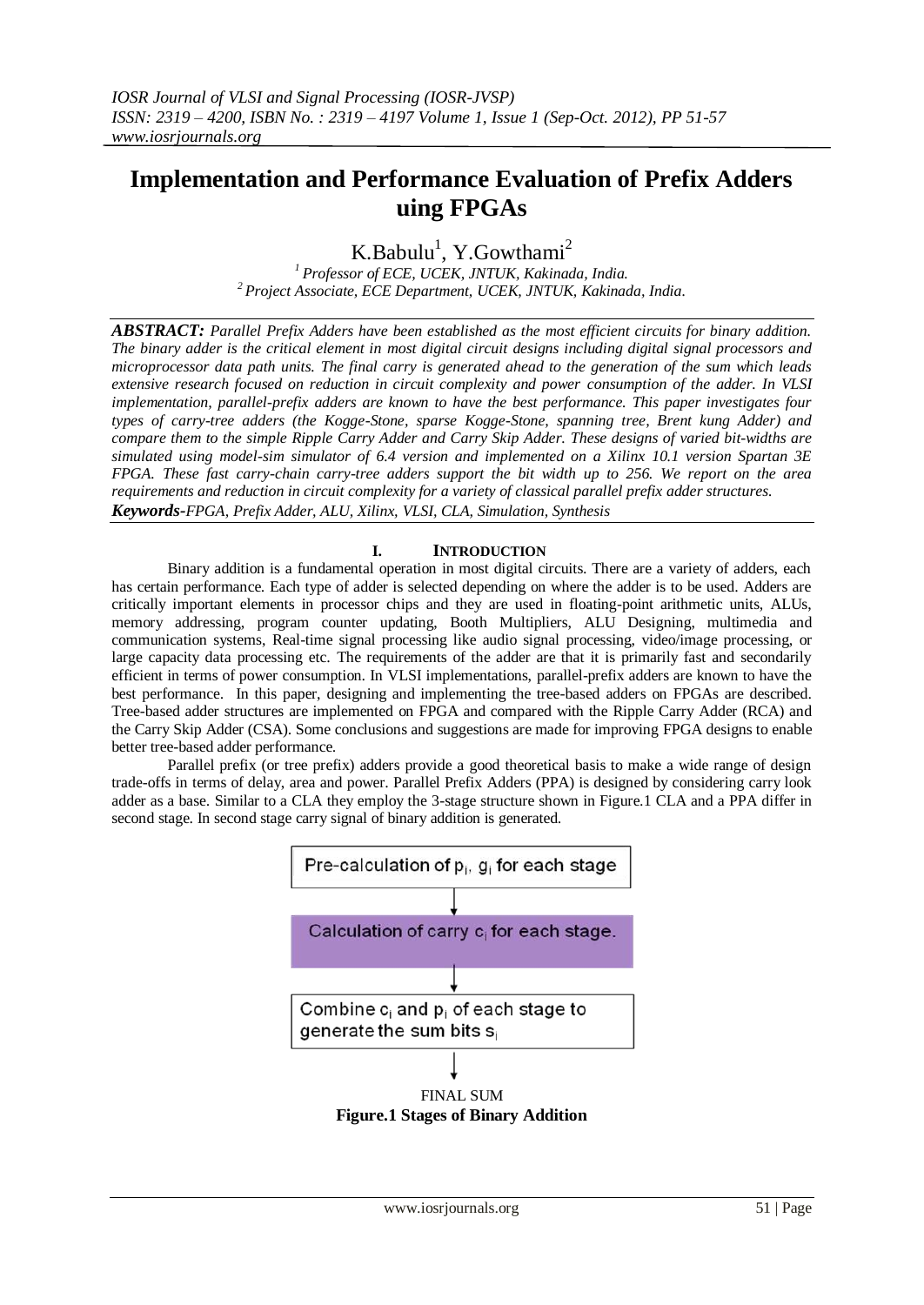Three stage structure of the carry look ahead and parallel prefix adder. In a PPA the prefix operator "o" is introduced and the carry signal generation is treated as a prefix problem [1].The operator is defined by the equation:

$$
(G_i, P_i) = (g_i, p_i) \circ (G_{i-1}, P_{i-1}) - [1]
$$

*Where:*  
\n
$$
(G_0, P_0) = (g_0, p_0)
$$
  
\n $(g_x, p_x) \circ (g_y, p_y) = (g_x + p_x \cdot g_y, p_x \cdot p_y)$   
\nwith +, being the OR, AND operations

In equation [1] "o" is applied on (gin1, pin1) and (gin2, pin2). These pairs represent generate and propagate signals used in the addition. The output of the operator is a new pair of bits generated as described in equation (1). The adders in third are built from generate and propagate (GP) blocks, black cells (BC) blocks, eight gray cell (GC) blocks. The details of the various blocks used in the structure adders mentioned in this are discussed below:

*1. GP block*

 The generate and propagate block takes a pair of operand bits (a, b) as inputs. Computes a pair of generate and propagate signals (g, p) as output. Generate (Gi) indicates whether a carry is generated from that bit

$$
Gi = Ai \& Bi
$$

Propagate (Pi) indicates whether a carry is propagated through that bit

GP

$$
Pi = Ai x or Bi
$$

 Ai Bi Generate Propagate Block

 Gi,Pi *2. BC block*

 The black cell takes two pairs of generate and propagate signals (gi, pi) and (gj, pj) as input. computes a pair of generate and propagate signals (g, p) as output

 $Gi.j = Gi + (Pi \cdot Gj)$  $Pi.j = Pi$ .  $Pi$ 



*3. GC block:* 

 The gray cell takes two pairs of generate and propagate signals (Gi, Pi) and (Gj, Pj) as inputs. Computes a generate signal "G "

as output  $Gi, j = Gi + (Pi \cdot Gi)$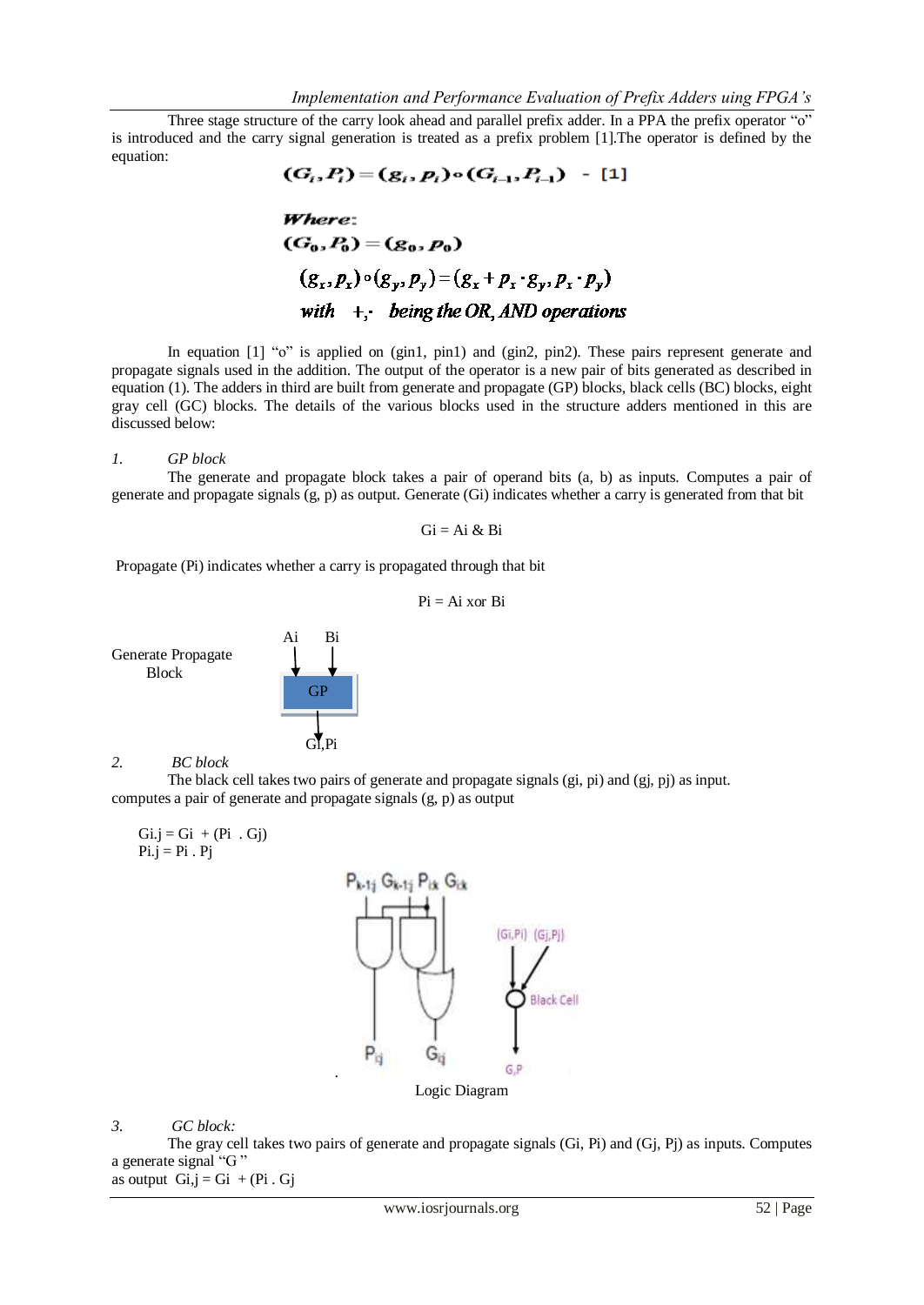

These are the cell definitions and there logic diagrams for generate and propagate. Black Cell consists of both Generate and propagate where as Gray Cell consists of Generate. The arrangement of the prefix network gives rise to various families of adders.

#### **II. RELATED WORK**

We compared the design of the ripple carry adder with the carry-look ahead, carry-skip, and carry-select adders on the Xilinx 4000 series FPGAs. Only an optimized form of the carry-skip adder performed better than the ripple carry adder when the adder operands were above 56 bits. A study of adders implemented on the Xilinx Vertex II yielded similar results. The previous authors considered several parallel prefix adders implemented on a Xilinx Vertex 5 FPGA. It is found that the simple RCA adder is superior to the parallel prefix designs because the RCA can take advantage of the fast carry chain on the FPGA.

This study focuses on carry-tree adders implemented on a Xilinx Spartan 3E FPGA. The distinctive contributions of this paper are two-fold. First, we consider tree-based adders and a hybrid form which combines a tree structure with a ripple-carry design. The Kogge-Stone adder is chosen as a representative of the former type and the sparse Kogge Stone and Brent Kung Adder is representative of the latter category. Second, this paper considers the practical issues involved in testing the adders and provides actual measurement data to compare with simulation results. The previous works cited above all rely upon the synthesis reports from the FPGA place and route software for their results.

A 16-bit Kogge-Stone adder is built from 16 generate and propagate (GP) blocks, 37 black cells (BC) blocks, 16 (GC) blocks, 16 sum blocks. Kogge-Stone prefix tree is one of the adders that use fewest logic levels. Gray cells are inserted similar to black cells except that the gray cells final output carry outs instead of intermediate G/P group. The reason of starting with Kogge-Stone prefix tree is that it is the easiest to build in terms of using a program concept. The Figure.2 shown below is 16-bit (a power of 2) prefix tree and it is not difficult to extend the structure to any width if the basics are strictly followed.

The sparse Kogge-Stone adder consists of several smaller ripple carry adders (RCAs) on its lower half, a carry tree on its upper half. It terminates with RCAs. The number of carries generated is less in a sparse Kogge-Stone adder compared to the regular Kogge-Stone adder. The functionality of the GP block, black cell and the gray cell remains exactly the same as in the regular Kogge-Stone adder. The sparse Kogge-Stone adder, this design terminates with a 4- bit RCA. As the FPGA uses a fast carry-chain for the RCA, it is interesting to compare the performance of this adder with the sparse Kogge-Stone and regular Kogge-Stone adders. The Figure.3 Shown below is the Block diagram of 16-Bit Sparse Kogge-Stone Adder.

|     | 46 | 128                |                       |                    |                              | 78             |            |                |
|-----|----|--------------------|-----------------------|--------------------|------------------------------|----------------|------------|----------------|
| 冦   | 겓  | $-500$             | 12 125                | $-144$             |                              | 78             |            | 128            |
| a   | 冱  | <b>STATISTICS</b>  | rа<br><b>Sul</b>      | $-344$             |                              | 100            |            | <b>TOP</b>     |
|     | 涯  | <b>START OF</b>    | <b>The Company</b>    | mt Sk<br>Eis       |                              | 79             |            | <sup>113</sup> |
| 骂   | 끸  | $-52 -$            | $-162 -$              | 13 -               | <b>SE</b>                    | 108            |            |                |
|     | 결  | $-368$             | <b>Separate</b>       | 162 TO             | 150                          | $\rightarrow$  | w          |                |
| 詎   | 涯  | --                 | <b>STATISTICS</b>     | 353 74             | VK.                          | <b>SE</b>      |            | 125            |
| 102 | 복  | <b>Suit Strip</b>  | Soft County           | but a cost         | Sit 176                      | $\sqrt{2}$     |            |                |
|     | 걸  | fort: two          | field and             | <b>But Libria</b>  | <b>150 mm</b>                | $\approx$      | Ń.         |                |
|     | 嗄  | <b>Sed Story</b>   | <b>Bank Street</b>    | limit story        | <b>GE 1</b>                  | 78             | Ni 414     | 159            |
| 뒄   | 곂  | <b>Buck</b> LANCA  | <b>Part of Figure</b> | <b>Dark March</b>  | <b>Los</b> and <sup>25</sup> | 78             |            | 155            |
| 2   | 温  | <b>Sold Marie</b>  | <b>Second Control</b> | Suit 1996          | $2.8 - 4.01$                 | -55            | $38 - 10$  | $-55$          |
| 믢   | ä  | Sec. 243           | Sed. 2401             | but the            | $1 - 1$ [218] $^{-1}$        | 懂              | $34 - 077$ | *B)            |
| 簋   | 긮  | Suit 1994          | Suit 1972             | Suit 208           | <b>Let und 2.</b>            | $-20$          | $36 - cm$  | 195            |
| 簋   | 温  | Suit all yout      | Section Prod.         | <b>Suit Arrest</b> | East [ me]                   | $\mathfrak{m}$ | $36 - 161$ | 75             |
|     | 긫  | <b>Suit (EDIA)</b> | <b>Suit Little</b>    | <b>Suit Look</b>   | <b>List State</b>            | 顶              | $56$ inte  | <b>SI</b>      |

**Figure.2 16-Bit Kogge-Stone Adder**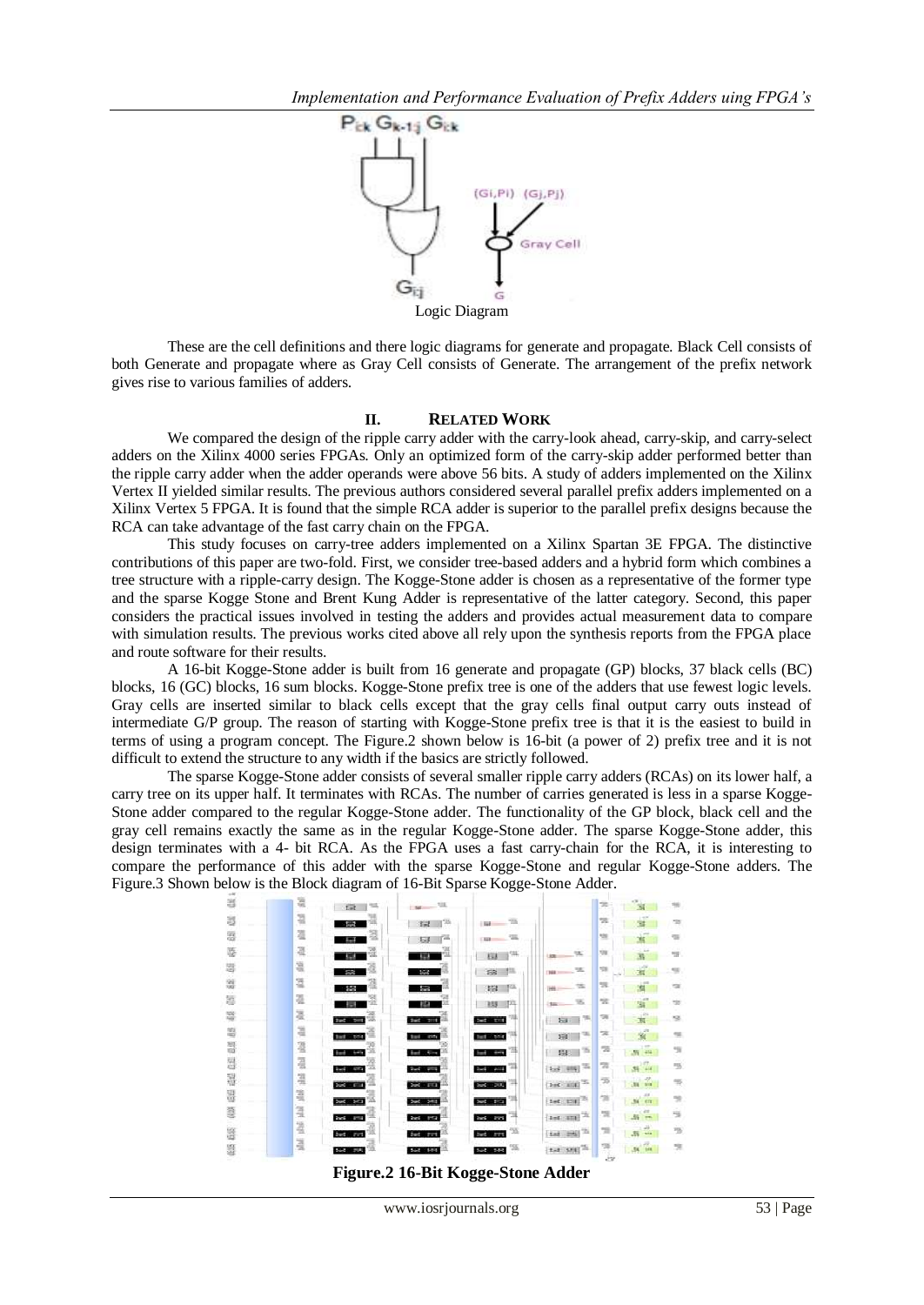

#### **III. BRENT KUNG ADDER**

The Brent Kung adder is the advanced version of Kogge stone adder. Kogge Stone adder generates intermediate carries shown in the block diagram is very attractive for high-performance applications. However, it comes at the cost of area and power. A simpler tree structure could be formed if only the carry at every power of two positions is computed as proposed by Brent and Kung [7]. Figure.4 shows a 16-bit prefix tree of their idea. An inverse carry tree is added to compute intermediate carries. Its wire complexity is much less than that of Kogge Stone adder. The number of slices, LUT, IOB Bounds is less compared to Kogge Stone Adder, Sparse Kogge stone Adder and Spanning Tree Carry Look Adder. When the usage of components reduces, the circuit complexity reduces, cost also gets reduces. so according to application either of the adder are used.



### **IV. METHODOLOGY**

The adders to be studied were designed with varied bit widths up to 256 bits and coded in VERILOG. The functionality of the adders were verified by using Model-sim Simulator. The Xilinx ISE 10.1 software was used to synthesize the designs onto the Spartan 3E FPGA. Considering the structure of the Generate-Propagate (GP) blocks (i.e., the BC and GC cells), we were able to develop the following scheme, by considering the following subset of input values to the GP blocks.

If we arbitrarily assign the  $(g, p)$  ordered pairs the values  $(1, 0)$  = True and  $(0, 1)$  = False, then the table is self-contained and forms an OR truth table. Furthermore, if both inputs to the GP block are False, then the output is False; conversely, if both inputs are true, then the output is true. Hence, an input pattern that alternates between generating the (g, p) pairs of (1, 0) and (0, 1) will force its GP pair block to alternate states. Likewise, it is easily seen that the GP blocks being fed by its predecessors will also alternate states. Therefore, this scheme will ensure that a worse case delay will be generated in the parallel prefix network since every block will be active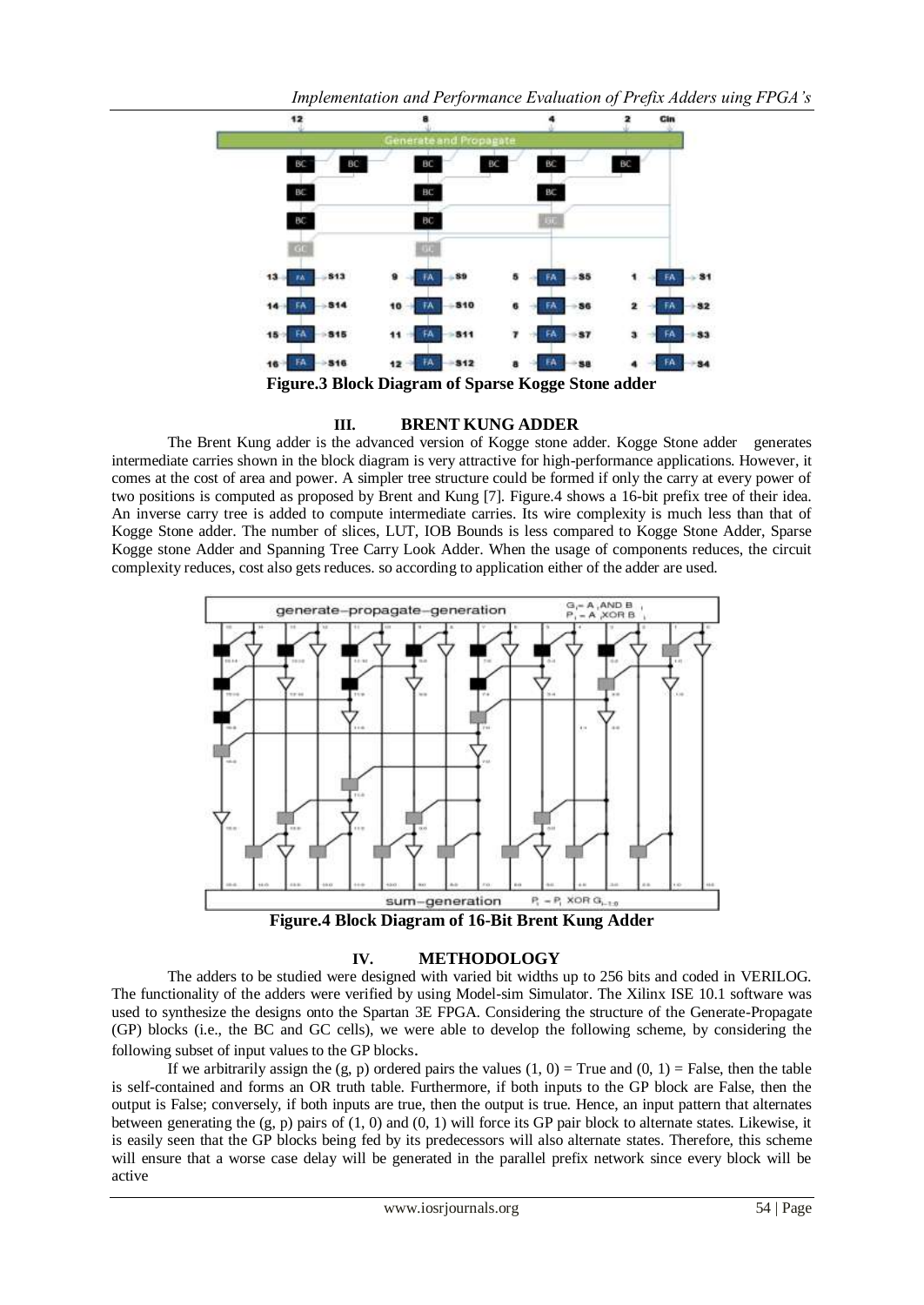| (gL, pL) | (gR, pR) | $(gL + pL gR, pL pR)$ |
|----------|----------|-----------------------|
| (0,1)    | (0,1)    | (0,1)                 |
| (0,1)    | (1,0)    | (1,0)                 |
| (1,0)    | (0,1)    | (1,0)                 |
| (1,0)    | (1,0)    | (1,0)                 |
|          |          |                       |

**Table.1 Subset of (g, p) Relations used for Testing**



**Figure.5 ASM Chart for 2- input with Carry-in.**

 ASM Chart consists of 3 inputs A, B, C. When AB is 00 irrespective of input carry the output state is DELETE state, when inputs are 01 or 10 output carry is generated depending on input carry so output state is considered as PROPAGATE state, when the input 11 irrespective of input carry, out carry is generated so the state is name as GENERATE.

|  | <b>OUTPUT STATE</b> |
|--|---------------------|
|  |                     |
|  | <b>DELETE</b>       |
|  |                     |
|  | PROPAGATE STATE     |
|  |                     |
|  |                     |
|  | <b>GENERATE</b>     |
|  |                     |

**Table.2 Truth Table for 2-Input with carry-in**

# **V. RESULTS**

Table.3 contains the results obtained. The adder abbreviations used in the table and the following discussions are: BK for the Brent-Kung adder, KS for the Kogge-Stone adder, SK for Sparse Kogge Stone Adder, RC for Ripple Carry Adder. In the table, area is measured in Slice Look-Up Tables (LUT) units which represent configurable logic units within the FPGA. Interestingly the synthesis tool synthesized a simple ripple carry adder regardless of the optimization strategy. The adder was implemented by configuring the slices within the FPGA as full adder components.

Hence the number of lookup tables matched the operand bit-size in every case. Table.3 give the area results with the software set for area. It is apparent from these tables that the area optimization strategy produces adders which are significantly smaller compared to those produced with complexity optimization. In Table we can observe that generally the adder areas compare with the characteristics of their type. The BK exhibits the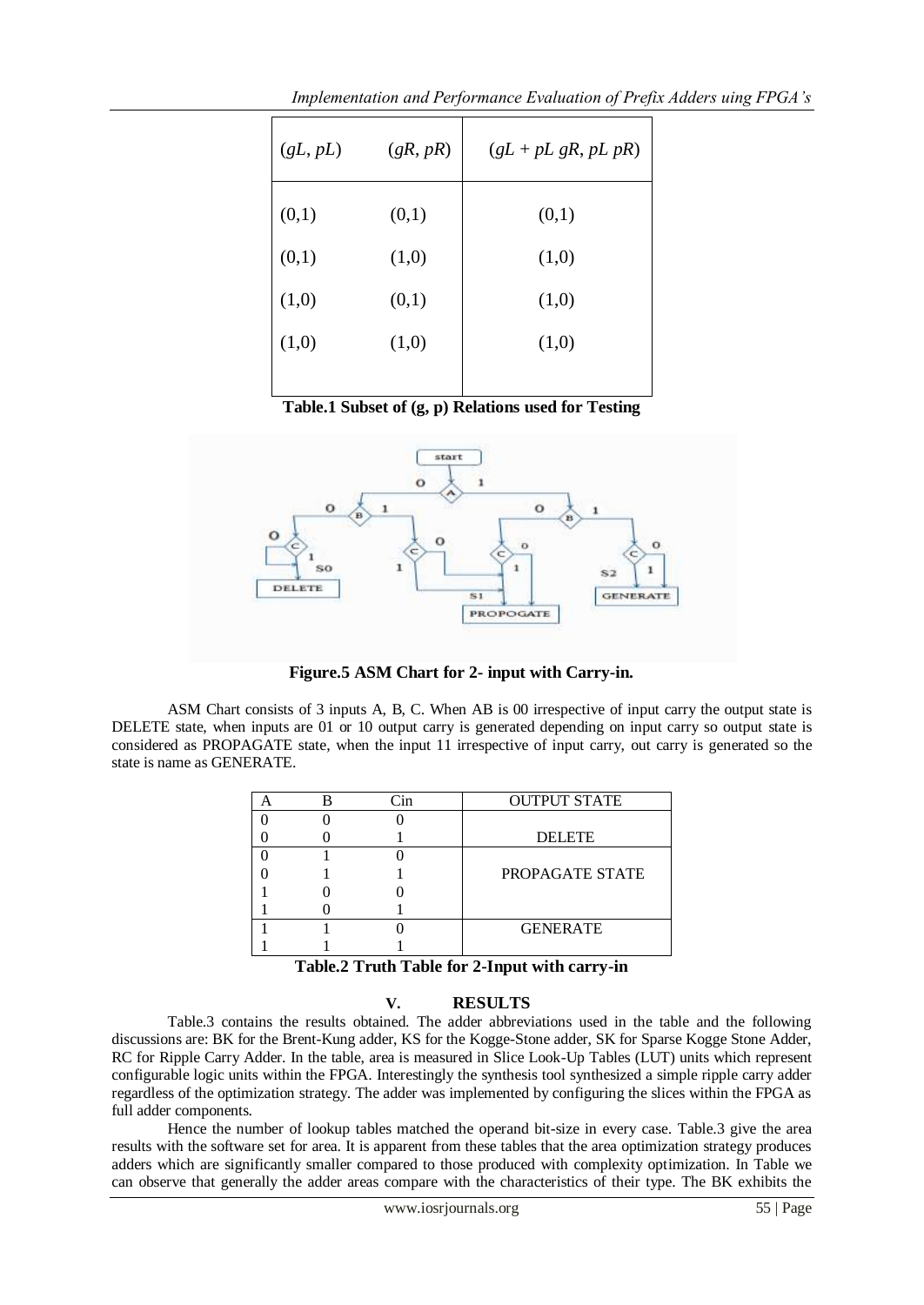smallest size while the KS is the largest adder. This shows that in certain cases the tool optimized circuits reverse the algorithmic superiority of a design.

|                        | <b>RC</b> | <b>KS</b> | SK    | BK    |
|------------------------|-----------|-----------|-------|-------|
| I/P Arrival<br>Time    | 18.43     | 12.72     | 12.65 | 10.82 |
| Path delay             | 21.65     | 20.26     | 15.87 | 5.96  |
| <b>Slices</b>          | 18        | 21        | 29    | 26    |
| 4 i/p LUT's            | 32        | 37        | 51    | 45    |
| <b>Bonded</b><br>IOB's | 51        | 51        | 66    | 56    |

**Table.3 Area Results Obtained With Area Optimization**



**Figure.6 Simulation results for Brent Kung Adder**

Figure.6 shows the Simulation results for Brent Kung Adder which includes 2 i/p of 16 bit. By using Brent Kung Adder sum and carry is generated where, it produces path delay less when compared to other adders. This waveform is simulated using Model-sim software. Figure.7 is the bar diagram representation for adders. Already existing adders takes more delay to produce the carry. this has been reduced by using Brent Kung adder.



**Figure.7 Comparison of path delays for Adders**